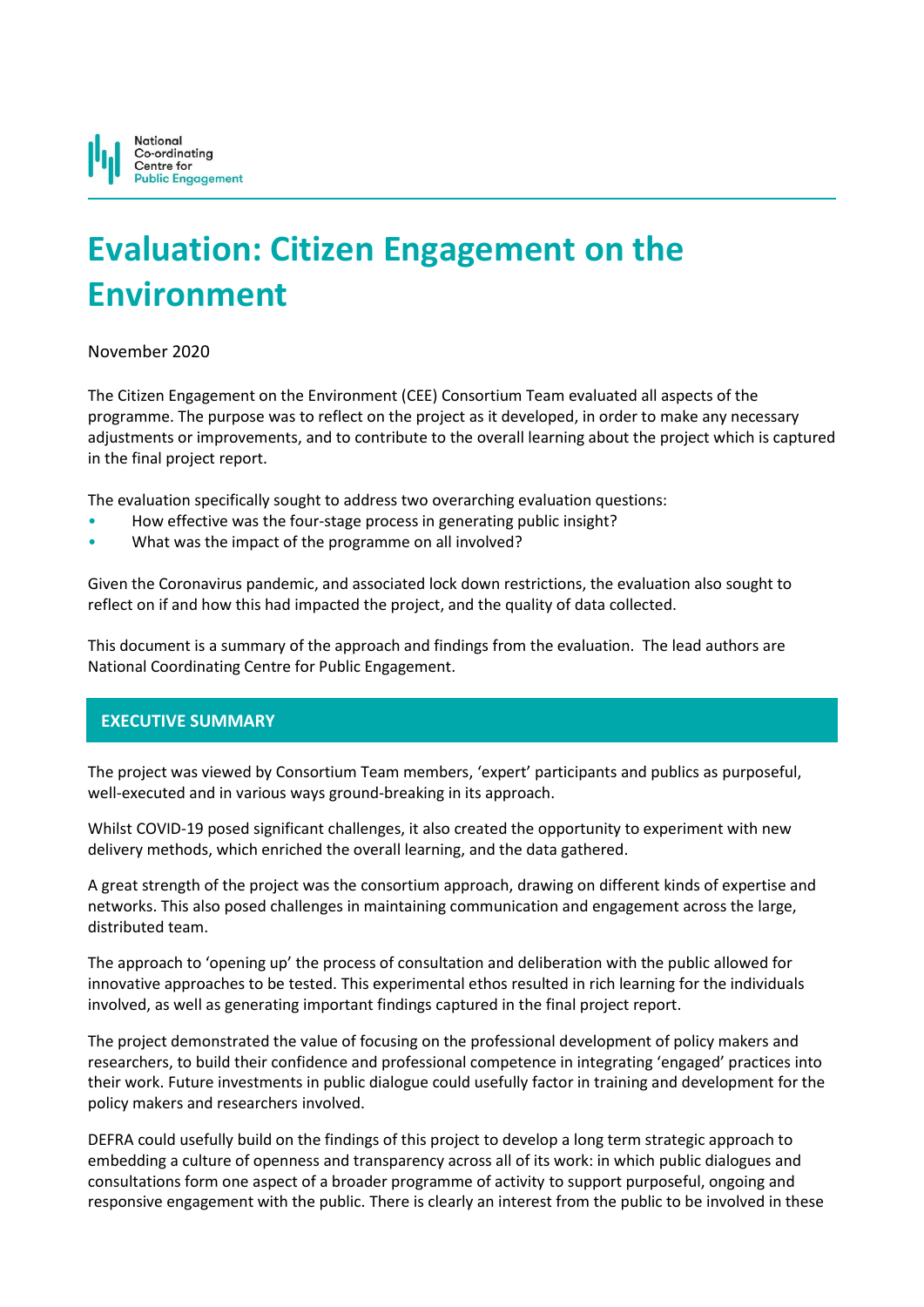types of conversation, with a recognition that more holistic long term ways of working are needed to address the environmental challenges that we all face.

The focus on better understanding the process of prioritisation and environmental decision making made for very rich conversations with the public – but it wasn't always obvious how the outcomes from these conversations would influence specific policy choices.

There was significant value for participants in the Distributed Dialogue training events, enabling people to become more confident engaging with the public around their work, and more effective at understanding how to scaffold useful conversations with the public.

Clients who participated in the Public Dialogues found the experience really valuable, providing an opportunity to hear directly from the public, and see expert facilitation in action.

The Distributed Dialogues provided opportunities for larger numbers of people to be involved in the consultation, and to share their views. The links between the Distributed Dialogues and Public Dialogues was not as explicit as it could have been, however the data gathered in both was important to the final report.

Whilst public participants really appreciated the opportunity to participate in the dialogues, and felt that both types of dialogic activity were valuable, there was less confidence that the outcomes from the events would make a difference to policy making. Therefore it will be important to evidence the links between this kind of event based public consultation and recommendations for policy, including feeding this back to participants.

Public participants enjoyed participating in the programme, with many reflecting that they had learnt new things about the environment, DEFRA and environmental decision making.

# **1. METHODOLOGY**

In order to address the evaluation questions above a mixed methods approach was agreed for the programme, incorporating the following elements:

- 1. **In depth interviews**: Interviews were held with key members of the programme steering group from DEFRA, Natural England, and Consortium Team members delivering the programme. These indepth interviews were held in October 2020, and the reflections gained are reflected in this report.
- 2. **Self-reflection**: Participants in the training were offered the opportunity to participate in a selfevaluation task, and write a self-reflection piece, reflecting on their experiences of the Distributed Dialogues activity once complete.
- 3. **Focus groups**: Informal group conversations were held with participants in the Distributed Dialogues training and delivery, reflecting on the training and if and how it equipped participants to engage the public with their work, and gather useful data. A focus group was also held with the Consortium Team members to reflect on all aspects of the programme delivery.
- 4. **Pre and post questionnaires**: Participants in the public dialogues were asked to complete evaluation surveys as part of the Public Dialogues activity, one after the first day of the activity, and one after the second day of the activity. The surveys were done as part of the event, and therefore most of the participants completed both surveys.
- 5. Participants in the final online public dialogue workshops and the online Distributed Dialogues were asked to complete a questionnaire post dialogue. Not all participants chose to complete these forms as they were not part of the event on the day.
- 6. **Monitoring data**: Where possible demographic data relating to the participants in the Distributed Dialogues was collected.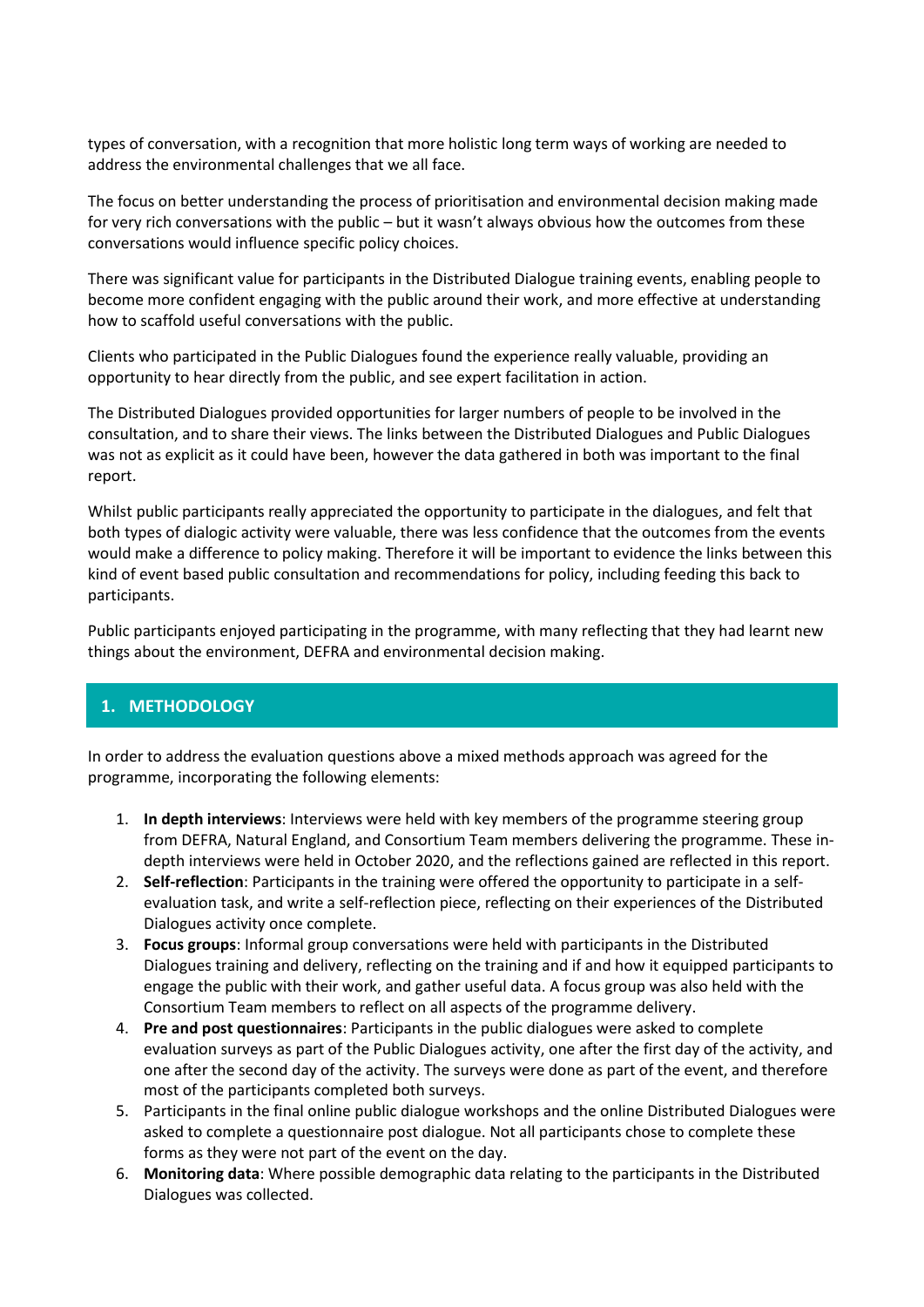The overall design of the evaluation was led by the NCCPE, with input from all of the Consortia Team. An evaluation specialist, Hugh Hopestone, was commissioned to undertake the in-depth interviews, in order to maintain independence, and provide a space for critical reflection.

The findings from the evaluation are summarised below. Unless otherwise stated, the findings are taken from the in-depth interviews with DEFRA, Natural England, and consortia members, drawing on an evaluation report by Hugh Hopestone Associates.

# **2. FINDINGS**

# **2.1 How effective was the four-stage process in generating public insight?**

### **Research Evidence Analysis**

This element of the research was considered by interviewees (i.e. staff from DEFRA, Natural England, and the Consortium Team) to have been a valuable exercise in helping to frame the parameters and context for the consultation activities to follow. The process of review was deemed useful during the early steering group meetings and helped shape and clarify thinking for the subsequent Public Dialogues and in generating conversations to help evolve steering group thinking.

### **Training for Distributed Dialogues**

DEFRA, Natural England staff, academics and others who received training in public engagement found the experience very rewarding and added value to their own skill set. It led to a greater appreciation of the value of having a direct dialogue with the public. In some cases, the learning from this training was subsequently cascaded within their own teams or departments. For some it was one of the few opportunities to share their knowledge and expertise outside of their work environment, leading to greater confidence in their own capacity and helped frame their work within a wider public context. It was also seen as providing real value to Natural England staff, equipping natural scientists with social science skills. The skills of how to talk to different people (rather than decision or policy makers as most are used to doing) and to pitch ideas to the public were seen as really valuable.

Where the training was felt to be less effective was in giving trainees the tools to gather data at the Distributed Dialogues. Whilst they increased their effectiveness in sharing their own knowledge and expertise, they did not always have the skills and capacity to gather consistent and insightful data at the events where the Distributed Dialogues were running. Whilst improvements were made in the final training workshops, engaging with the public in a festival style event, and gathering useful data simultaneously was challenging, and needed additional staff.

It was felt by some on the delivery team that because the Distributed Dialogues activities were, to a degree, led by participants, the data gathering tended to focus on their interests and needs. In part this was because of the open nature of the brief. In the future, more emphasis could be placed on developing a team skilled in not only raising issues with audiences but also to effectively understand and record what audiences were telling them.

49 people participated in the training, and 42 of these took part in the Distributed Dialogues. 26 participants completed a self-reflection piece after the Distributed Dialogues. Of these 20 participants reflected that they had learnt a lot about how people think, and what informs their opinions. Most referenced the values framework introduced in the training as a critical part of this. There were many positive comments about the training, including how interesting, useful, and enjoyable it was (17). Kris De Meyer was valued as an excellent facilitator, who created a safe place to explore concepts and put them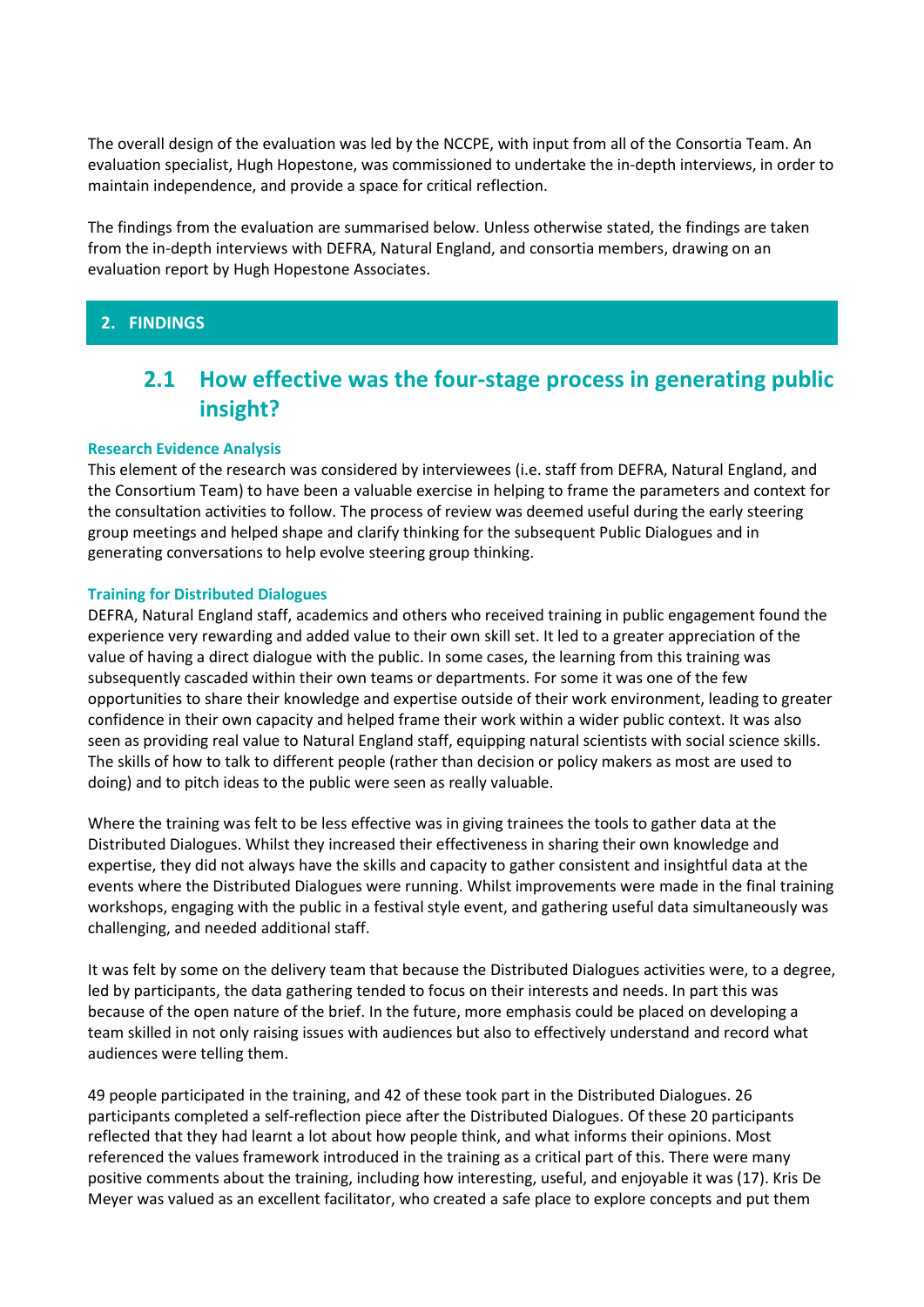into practice (13). Many also referenced the input of other team members involved in the training, and the support offered in developing and delivering activities at the events (12).

### **SOME EXEMPLAR QUOTES**

*I* believe that this training has led me to be a better practitioner – my work involves very delicate *engagement on climate change with some of the UK's most vulnerable communities, so to be able to more readily understand their perspective is incredibly valuable…..* (Plymouth)

*I think the biggest thing is to be more self-aware and spend more time listening.* (Liverpool)

*The training has given me new skills and knowledge about environmental issues, useful networks of other people and organisations in the field, and highlighted the fact of not using scare tactics to get people engaged* (Liverpool)

*The activities were fulfilling and fruitful, which made me keener than ever to develop similar initiatives involving literature and art related to environmental issues, both in and beyond the UK.* (Bristol)

*The course was one of the most interesting and interactive I had ever done.*  (Bristol)

#### **Distributed Dialogues**

Distributed Dialogues were the most innovative element of the research programme, with the objective of providing insight and feedback from a much wider and more diverse public than the more limited number engaged through the Public Dialogues. Phase one of the Distributed Dialogues took place at live events where audiences were potentially less engaged with environmental issues. While the nature of the interactions between the newly trained DEFRA and Natural England staff were shorter and less exploratory than those in the Public Dialogues, a far larger number of people provided their feedback.

It wasn't always clear what the Clients expected from the Distributed Dialogues in terms of data, only that the format would provide an opportunity for public engagement with new audiences. However, it was apparent from the conversations that not all Clients were that close to the Distributed Dialogue process and didn't felt sufficiently informed to comment in much detail. It was noted that there was more significant Client involvement in the Public Dialogues, which gave deeper insights into the effectiveness of that format, and greater confidence in the approach.

As a result of Covid-19 the phase two Distributed Dialogues were conducted online and recruited via social media. Feedback suggests that in some ways this was a benefit because the demographics of participants could be more accurately recorded, and the level of engagement was in far more depth. It was also felt that the revised methodology was highly effective in drawing on participants' practical experiences, having them imagine future scenarios and deliberate on trade-offs that might be necessary. This methodology could be rolled out with specific groups of people to good effect in the future.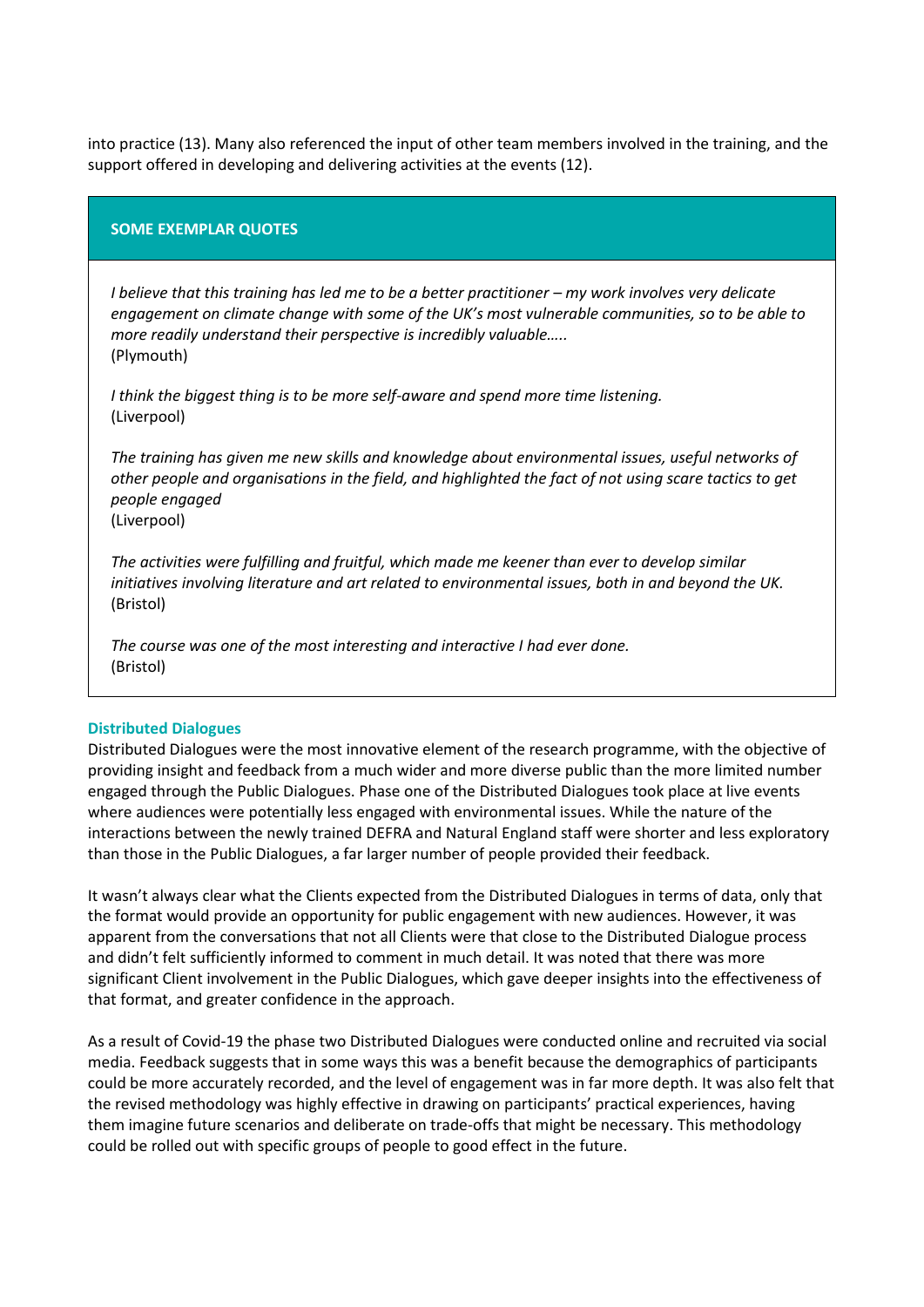While the Distributed Dialogues were felt by some Clients to provide valuable context to help frame the Public Dialogue discussions, others were unsure as to how they would feed into the process. One felt that participation in the Distributed Dialogues was more self-selecting that the Public Dialogues, citing for example, a far higher proportion of white participants despite taking place at an event primarily attended by BAME audiences. Additionally, it was recognised by consortia members that the online Distributed Dialogues, while reaching a geographically diverse participation, did not manage to provide sufficient socioeconomic diversity. Whilst this could be addressed in the future by working with specific partners to develop an approach with specific participant groups, there was not the time or resource to do this within the programme.

8 people completed a post event survey for the online Distributed Dialogues. With such small numbers it is difficult to make any firm conclusions, however all 8 rated the event enjoyable (scoring 4 or 5 on a scale of 1-5) and 7 rated the event easy to participate in (scoring 4 or 5 on a scale of 1-5), one participant did not answer this question. Feedback at the event suggested the format worked well for people, and everyone contributed to the plenary and breakout sessions in some way. The use of padlet also facilitated participation by those who were less vocal.

# **EXEMPLAR QUOTE**

*Be bold and don't underestimate the public - there are more people open to change as long as there is open and clear communication and useful, up to date information available. And to engage with the arts and heritage sector - they can help so much!* (Participant in Distributed Dialogue)

## **Public Dialogues**

The majority (pre-Covid) of the Public Dialogues comprised two-day face to face workshops that were specifically recruited for, with 'expert' witnesses from DEFRA, Natural England and academics, to provide stimulus for debate and discussion. There was a high level of Client satisfaction with these workshops, both from a logistics perspective and in terms of perceived value of insightful data being generated. This positive response was enhanced by Client presence at many of the workshops, both as observers and as expert witnesses. Indeed, one of the many positive outcomes of the project was the first-hand immersion that Clients experienced and enjoyed, hearing directly from the public their views and opinions. This was not always an opportunity they have as policy specialists, so the value added to their work through this process was highly appreciated.

There were elements that were felt by Clients and the Consortium Team to have been less successful than hoped for; where participants had to prioritise trade-offs between policy and spending it was felt that insufficient time was available for them to fully understand the challenges and respond to them in a meaningful way.

The role of expert witnesses was also seen as a very positive aspect to the consultation process, although there were some Client concerns that the Public Dialogues would been seen as 'the voice of the government'. Because the witnesses represented those in a decision making position, the research was perceived by participants to be of greater value and more meaningful and that some change might happen as a direct result. However, as one team member observed, this may have created a slightly misplaced belief that their input would directly contribute to government policy.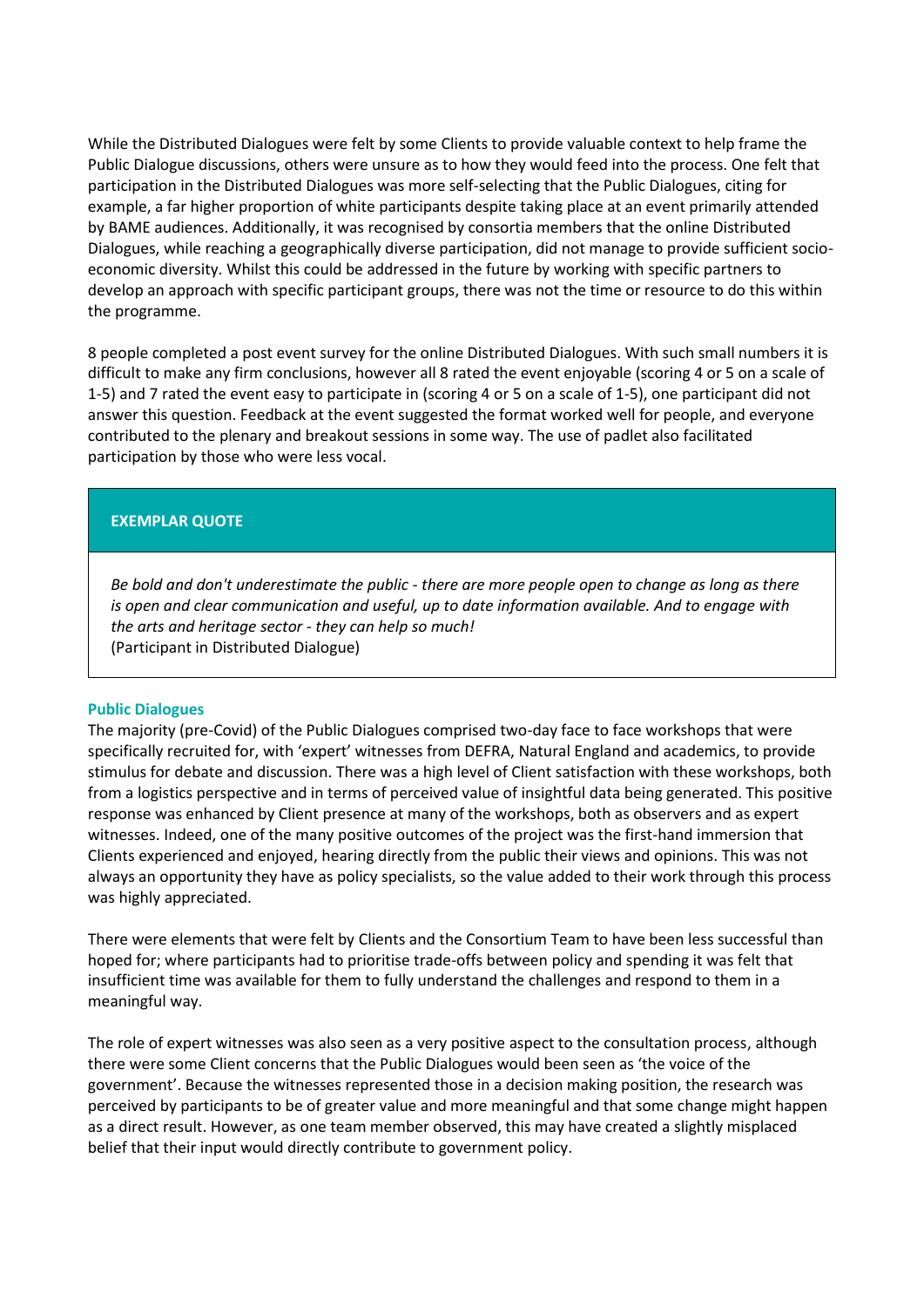Both Client and Team feedback reported how pleased they were with the high level of engagement in the discussions by participants. This was especially so given recruitment was on the basis of not being particularly engaged with the topic beforehand.

Public participants in the Public Dialogues expressed high levels of enjoyment of the event, with very few suggestions for improvements. Delegates believed that they had enough information to make informed decisions, and on the whole had enough time to contribute to the discussion. Of the 79 people who fed back on the face to face workshops, 62 claimed to have learnt something new, referencing learning about the 25 year plan, the environment, and several stating that they had learnt lots.

96% of respondents rated the event as either 4 or 5 on a scale of 1-5, where 1 is poor and 5 is excellent; 93% stated they had enough information to make decisions at the event (scoring either 4 or 5 on a scale of 1-5), and 80% that the pace was right for them (scoring 4 or 5 on a scale of 1-5). When asked to rate how confident they were that DEFRA and Natural England would listen to the findings from the research, 74% were confident or very confident (scoring 4 or 5 on a scale of 1-5), but 11% were neither confident nor not confident (scoring 3), and 5% weren't confident (scoring 1 or 2). A couple of people suggested that they were confident the people at the workshops listened, but that they did not think that this would make any difference to policy.

Findings from the online dialogues was similar. There were 20 returned forms – of which 15 rated the event either 4 or 5; 19 stated they had enough information to participate in the discussion (scoring 4 or 5); and 18 stated the pace was ok for them (scoring 4 or 5). When comparing the online event with the event that they had participated in previously, which was face to face, delegates reflected that there were some benefits to working online including more managed discussion time; less travel time; and an opportunity to reflect on what you were hearing without distractions. Whilst some missed the face to face engagement with other delegates, overall there was a lot of support for an online approach including 19 people rating their comfort in contributing online as either 4 or 5 (from a scale of 1-5)

# **2.2 Value of the consortium approach**

# **Client feedback**

Feedback from DEFRA and Natural England was overwhelmingly positive about the collaborative nature of the consortium approach, the way in which the project was managed, and the level and quality of communication for most of the project's duration. Those primarily responsible for the project's commission were keen to draw in a wide range of expertise, rather than expect just one supplier to be an expert in all the areas necessary to deliver the programme of work.

There were some concerns among Clients about the long wait after the bulk of the consultation had taken place before the report is due to be released. As mentioned previously, this raised concerns that internal interest may have waned, and moved on to other priorities. It was also felt that the regularity of communication declined in the second half of the project.

Clients spoke very positively about the quality of contact with the Delivery Team leaders (primarily NatCen) with particular praise given for the way the Team were able to adapt to change and be flexible in their approach. This was particularly appreciated when DEFRA occasionally was unsure of what it wanted to achieve. However, it was clear that for the most part, those on the Client-side had little or no contact with consortium partners other than NatCen and Involve. While this was fine for most, for others this was felt to have been a missed opportunity.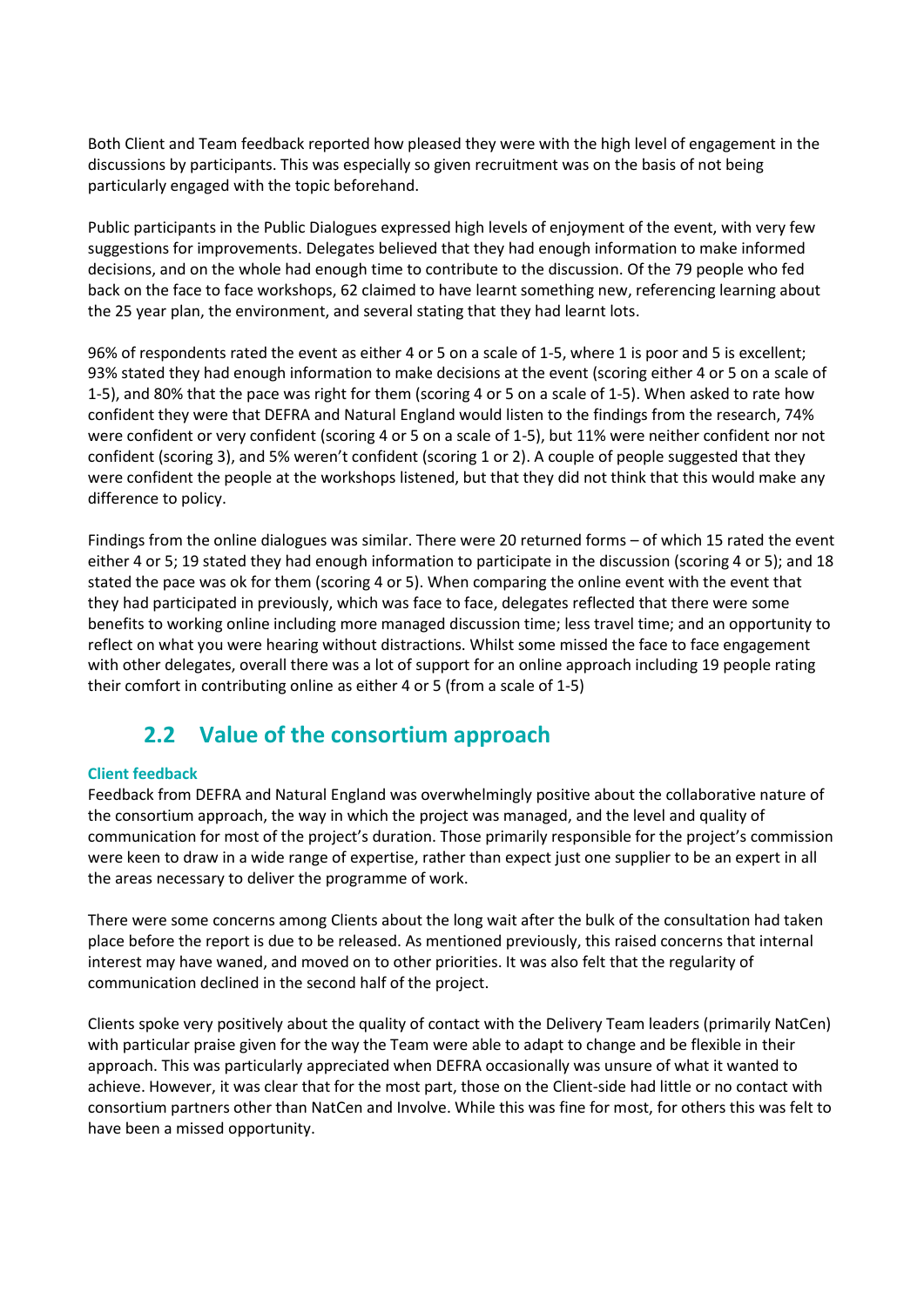Some at DEFRA also felt that the Consortium Team could have been more engaged to help find suitable expert contributors, for example academics based locally to where dialogues were taking place, thus reducing the otherwise strong London bias towards contributors.

## **Consortium Team feedback**

Between Consortium Team members there was a belief that, despite occasional challenges, channels of communication were kept open even if getting the whole team together was difficult to achieve. There were also contractual issues between partners that some felt could have been better managed. Specifically, this came down to a need to cut some costs to match Client expectations. The redistribution of budgets wasn't always easy, with some partners feeling that they had insufficient funds for activities they had planned. This appeared to affect the Distributed Dialogues in particular. Additionally, some partners not in regular contact with DEFRA felt that they could be kept better in the loop on the progress of the project after their direct involvement ended, feeling that they could have made more contribution across the project.

While the relationship with DEFRA and Natural England was considered very good, the team felt that having more time to submit the original bid, and time to develop the project after being awarded the contract but before starting fieldwork, would have benefited its overall quality.

# **2.3 What has the impact of programme been on all involved?**

### **Impact on the public participating**

As mentioned previously, it was felt by those observing the research, and confirmed in conversations after the workshops, that most public participants both engaged with and enjoyed the discussions. One noticeable aspect was hearing the opinions of people they might not ordinarily have such a level of contact with. Other participants reported that they had shared the conversations and the things they had learnt as a result of taking part. It was felt by the Team that participants in the online Distributed Dialogues seemed to enjoy learning from each other, looking at future scenarios and having the sense that they were contributing something valid to DEFRA's work.

As detailed previously in this report, participants in the Public Dialogues were interested to have learnt more about the work of DEFRA, the 25 year plan, which some had not known about before, and some of the key facts that emerged from the discussions. They were pleased to see DEFRA reaching out to listen to public views and concerns.

Participants in the first wave of Distributed Dialogues enjoyed participating in the activities, and many had the opportunity to learn something new about the environment. People appreciated the opportunity to talk to a scientist or expert, and to engage with them.

Participants in the second wave of online Distributed Dialogues reflected that they learnt a lot from participating in the programme, and that this was as much from other participants, as it was from the facilitators. They appreciated the opportunity to think about the future, and explore holistic approaches to environmental decision making. Whilst few suggested that they had changed their views, many felt that they had learnt new perspectives that sharpened their thinking about the environment. There was a lot of enthusiasm that DEFRA were interested in bringing people together, and an interest in bringing even more diverse perspectives together in the future.

#### **Impact on DEFRA and Natural England Clients**

Those closely involved with the project felt it had given them a greater understanding of both what publics think about the topics discussed and of the research and consultation process. For some this meant feeling more confident about talking about and promoting public engagement and consultation internally. This was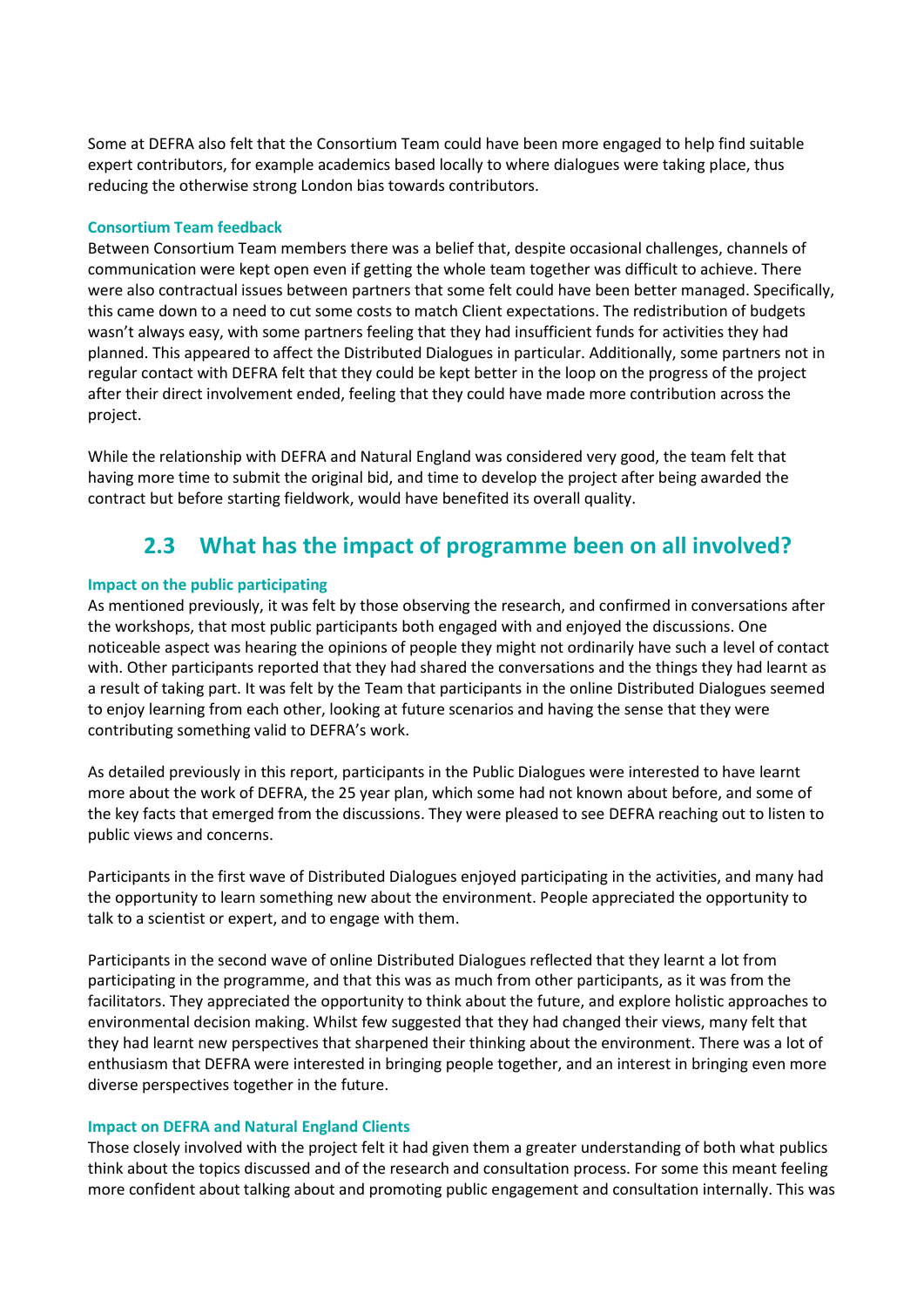particularly so for the Public Dialogues, but also for the Distributed Dialogues when observed. It was felt to be important that they were able to have this hands-on experience, as it was so much more visceral than just reading a research report or hearing the findings 'second hand' in a debrief scenario.

Unusually for DEFRA, this piece of research did not focus on specific policy areas, rather it was a broad look at what the public think and feel and how they would prioritise future action. While there were some concerns that this meant detailed policy issues were not covered, on balance it was felt to be very worthwhile to explore decision making in this 'bigger picture' way. Indeed, it was felt by the Team that the project provided DEFRA with potential future tools for continuing similar engagement. The risk is that the approach doesn't necessarily provide easy answers that politicians, if not DEFRA personnel, might prefer.

DEFRA and Natural England Clients were also impressed with, and surprised at, the quality of conversations and level of understanding participants had in the topics.

### **Experts (including DD contributors)**

For DEFRA staff who provided expert input, the value in doing this and away from the London policy 'bubble' was felt to be highly beneficial. It helped them see what the 'wider world' is thinking. Feedback also suggested that they benefited from seeing how professional facilitators work with the public, talking with rather than at, audiences.

There was significant learning from those who participated in the Distributed Dialogues training, which informed their own approach to public engagement, and conversations with members of the public. For many this was really ground breaking, and there was a belief that this would lead to permanent changes in their practice. There was a deeper understanding of how people think, learn and make choices, and how to bring this knowledge into your engagement approach.

As mentioned earlier in the report, 26 participants in the training submitted self-reflection reports, which indicated improved knowledge, skills and professional practice. 10 people referenced that they would be taking the learning into their future work, and 4 that it had provided a useful framework to consolidate their practice. 4 specifically mentioned that they would be sharing it with colleagues.

#### **Impact on the Consortium Team**

Despite some of the project's challenges, Consortium Team members saw real value for their organisations in collaborating on this piece of work. The importance of the environmental challenge and the value (and prestige) of working with DEFRA and Natural England were both important, but also mentioned was the adopting of new ways of conducting public consultation and engagement. Using engagement expertise to bring public views into policy making was really valued by the Team.

The project also provided evidence of how new approaches such as the Distributed Dialogues could work well. The online Distributed Dialogue approach was particularly valued by the Consortium Team members involved in its design and delivery, and will inform their future activity with specific audience groups.

#### **Client-side**

DEFRA and Natural England participants spoke very positively about the potential value of this research. They stressed how it will be used to inform policy decisions both within the department and across departments where there was mutual interest in understanding the findings.

While the final report is eagerly anticipated (and will determine any final views on the project's value) some did feel that interim summary reports would have been helpful, to keep themselves informed on how the findings were shaping up and to maintain interest more widely within their departments. There was general enthusiasm for the approach that the project took, although (as a significant investment) not one to be repeated without a strong business case. That said, at least one interviewee reflected that taking the